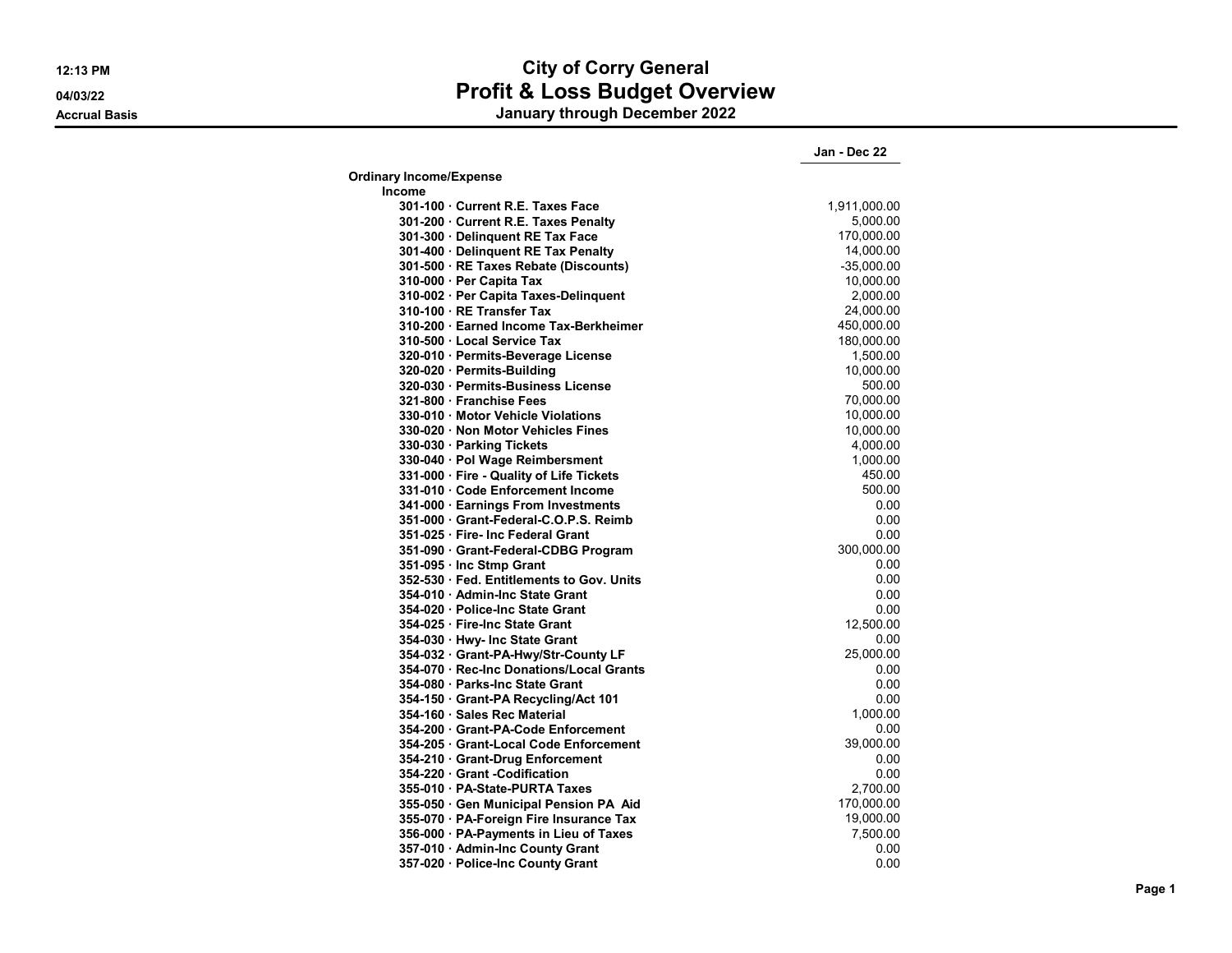**Jan - Dec 22 357-025 · Fire-Inc County Grant** 0.00 **357-030 · Hwy-Inc County Grant** 0.00 **357-031 · Local Grant-Police Academy** 0.00 **357-032 · Local Grant-Police-Night Out 0.00 and 0.00 and 0.00 and 0.00 and 0.00 and 0.00 and 0.00 and 0.00 and 0.00 and 0.00 and 0.00 and 0.00 and 0.00 and 0.00 and 0.00 and 0.00 and 0.00 and 0.00 and 0.00 and 0.00 and 0. 357-070 · Rec-Inc County Grant** 0.00 **357-080 · Parks-Inc County Grant** 0.00 **360-041 · Local Grant Corry Comm Fnd-Hwy** 0.00 361-100 · GenGovt-Police Wage Reimb **361-200 · GenGovt-School Patrol Reimb** 0.00 **361-300 · GenGovt-Treasury Clerk Reimb** 35,000.00 **361-350 · Grant Govt-performance Grant** 0.00 **361-360 · FD-Alarm Systems** 0.00 **361-370 · FD-EMS Billing** 2,500.00 **361-380 · FD-Misc Contributions** 3,000.00 **361-385 · FD-Grant Money income** 0.00 **361-390 · FD-Billable Services** 54,000.00 **361-395 · FD - Insurance (fire)** 0.00<br>**361-400 · GenGovt-Engineers Office Fees** 0.000 **0.00** 0.00 **361-400 · GenGovt-Engineers Office Fees 361-500 · GenGovt-Postage income** 0.00 **361-600 · GenGovt-Admin** 3,000.00 **361-700 · GenGovt-Leased Property 4,300.00 361-800 · GenGovt. - Mead Park Wage Reimb** 0.00 **362-000 · PubSafe-Police-DUI Revenue** 6,000.00 **362-110 · Pol Report-Accid Crim History** 1,500.00 **363-000 · Hwy/Str-Winter Service Reimb** 25,000.00 **363-500 · HWY - Income Billable Services** 0.00 **365-000 · Health-Employee Contribution**<br>**365-200 · Health-Cobra HC Reimb 3.000.00 365-200 · Health-Cobra HC Reimb 365-350 · INC - Insurance Reimb** 0.00 **367-000 · Rec-Recreation** 5,000.00 **367-100 · Rec-Sundry Receipts** 2,500.00 **367-200 · Rec-Recreational Reimb** 0.00 **370-150 · Golf Course Transfer** 0.00 **387-010 · Admin- Inc Local Grant 387-020 · Police-Inc Local Grant** 0.00 **387-030 · Hwy-Inc Local Grant** 0.00 **387-040 · Hwy- Reimburseable Income 6.00 · COMPUTE 1.000 · The COMPUTE 1.000 · Tree Committee Donations / COMPUTE 1.000 · COMPUTE 1.000 · Tree Committee Donations / COMPUTE 1.000 · Tree Committee Donations / COMPUTE 1.000 387-060 · Tree Committee Donations** 0.00 **387-062 · Tree Committee Grant** 0.00

**387-070 · Rec-Inc Donation / Local Grants** 0.00 **387-080 · Parks-Inc Donation/ Local Grant** 0.00 **389-100 · Misc-Dog Pound Fees** 200.00 **389-200 · Misc-Contra receipts (other)** 1,500.00 **391-000 · Proceeds from Sale of Equip 1.000 1.000 1.000 0.00 0.00 392-060 · Transfer Water General 7.5%** 119,000.00 **392-080 · Transfer Sewer General 7.5%** 142,000.00 **392-090 · Transfer Trash General 7.5%** 49,000.00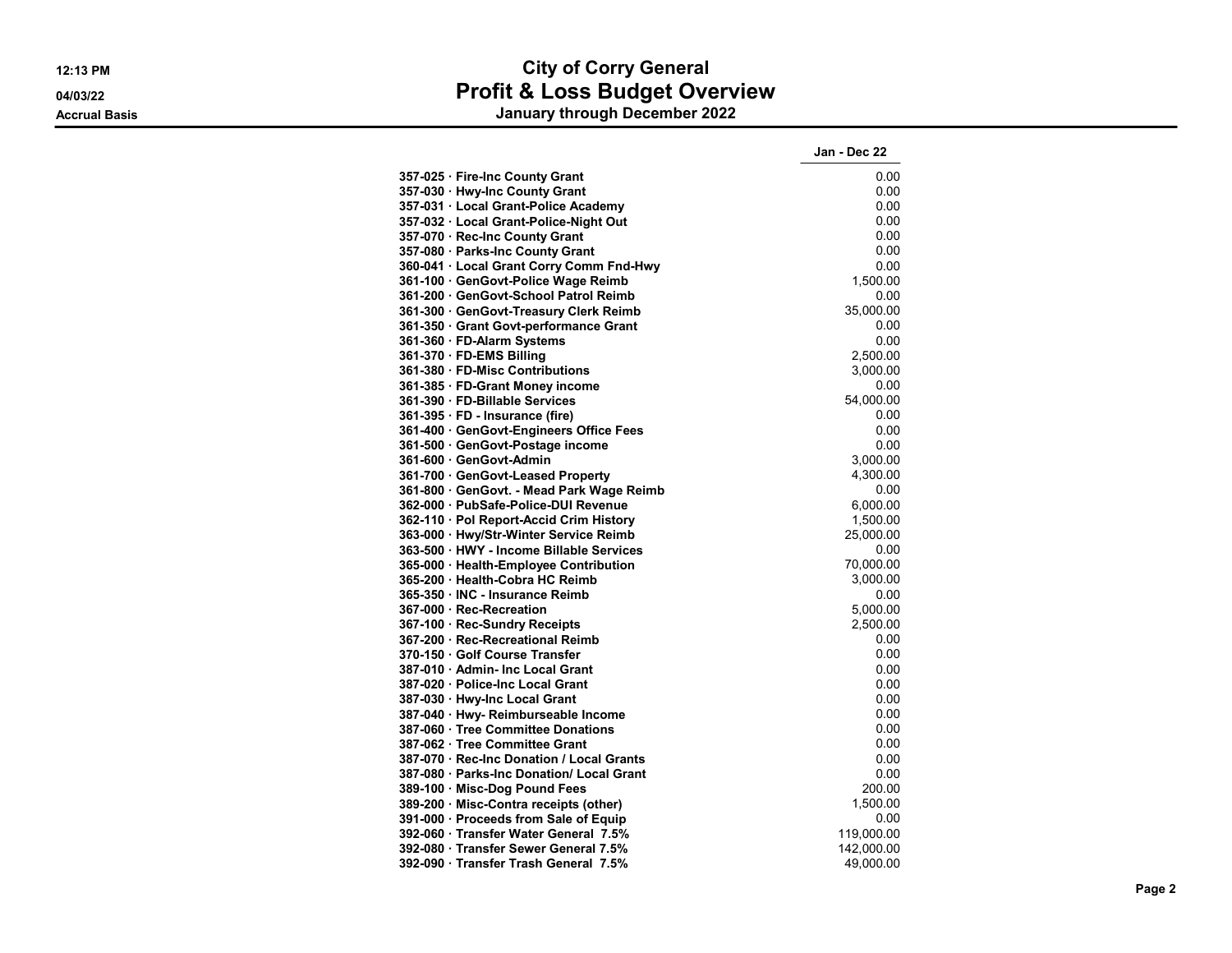|                                           | Jan - Dec 22 |
|-------------------------------------------|--------------|
| 392-800 · Transfer Capital Equipment Rese | 0.00         |
| <b>Total Income</b>                       | 3,943,650.00 |
| Gross Profit                              | 3,943,650.00 |
| <b>Expense</b>                            |              |
| 400-100 · Admin-Materials & Supplies      | 6,000.00     |
| 400-110 · Admin-Postage                   | 4,000.00     |
| 400-210 · Admin-Advertising & Printing    | 3,500.00     |
| 400-220 · Admin-Bonds & Insurance         | 2,500.00     |
| 400-230 · Admin-Association Expense       | 4,500.00     |
| 400-240 · Admin-Codification Expense      | 2,000.00     |
| 400-260 · Admin-Telephones                | 9,000.00     |
| 402-000 · Admin-Auditing (not pyrl)       | 10,000.00    |
| 403-300 Tax-Tax Refunds                   | 1,000.00     |
| 403-400 · Tax-Supplies Tax Collection     | 1,500.00     |
| 403-700 · Tax-Berkheimer Collection Fees  | 9,000.00     |
| 404-200 · Admin-Legal                     | 20,000.00    |
| 404-300 · Admin-Neg and Labor Rel Legal   | 15,000.00    |
| 406-910 · Admin-Expense Local Grant       | 0.00         |
| 406-920 · Admin-Expense State Grant       | 0.00         |
| 406-930 · Admin-Expense Federal Grant     | 0.00         |
| 407-000 · Admin-Tech Equip & Setup        | 18,000.00    |
| 408-100 · Admin-Engineering fees          | 10,000.00    |
| 408-110 Admin-Contracted Services         | 20,000.00    |
| 408-120 · Admin-Travel Expenses           | 2,500.00     |
| 408-125 · Admin-Staff Training            | 750.00       |
| 408-130 Admin-Retirement Costs            | 0.00         |
| 408-140 · Admin Grant Writing Services    | 0.00         |
| 409-000 · Admin-Fuel for Buildings        | 28,800.00    |
| 409-100 · Admin-Lighting for Buildings    | 16,000.00    |
| 409-200 · Admin-Water & Sewer-Bldgs       | 16,000.00    |
| 409-300 · Admin-Custodial Services Exp    | 0.00         |
| 409-400 · Admin-Bldg/Prop Maint/Repair    | 2,500.00     |
| 409-600 · Admin-Airport Authority         | 0.00         |
| 409-700 Admin-Misc. Construction          | 0.00         |
| 409-800 · Admin-Mural-Other               | 0.00         |
| 410-070 · Police-Uniforms-not pr-fees     | 7,000.00     |
| 410-100 · Police-Instruction-ap NOT pr    | 3,000.00     |
| 410-120 · Police-Court Expense            | 150.00       |
| 410-160 · Police-Maint/Repair/Vehicle Exp | 9,500.00     |
| 410-170 · Police-Gas & Oil                | 16,000.00    |
| 410-180 · Police-Materials & Supplies     | 3,500.00     |
| 410-200 · Police-Telephones               | 7,000.00     |
| 410-210 · Police-Employee Safety Equip    | 5,000.00     |
| 410-240 · Police-National Night Out Exp   | 1,000.00     |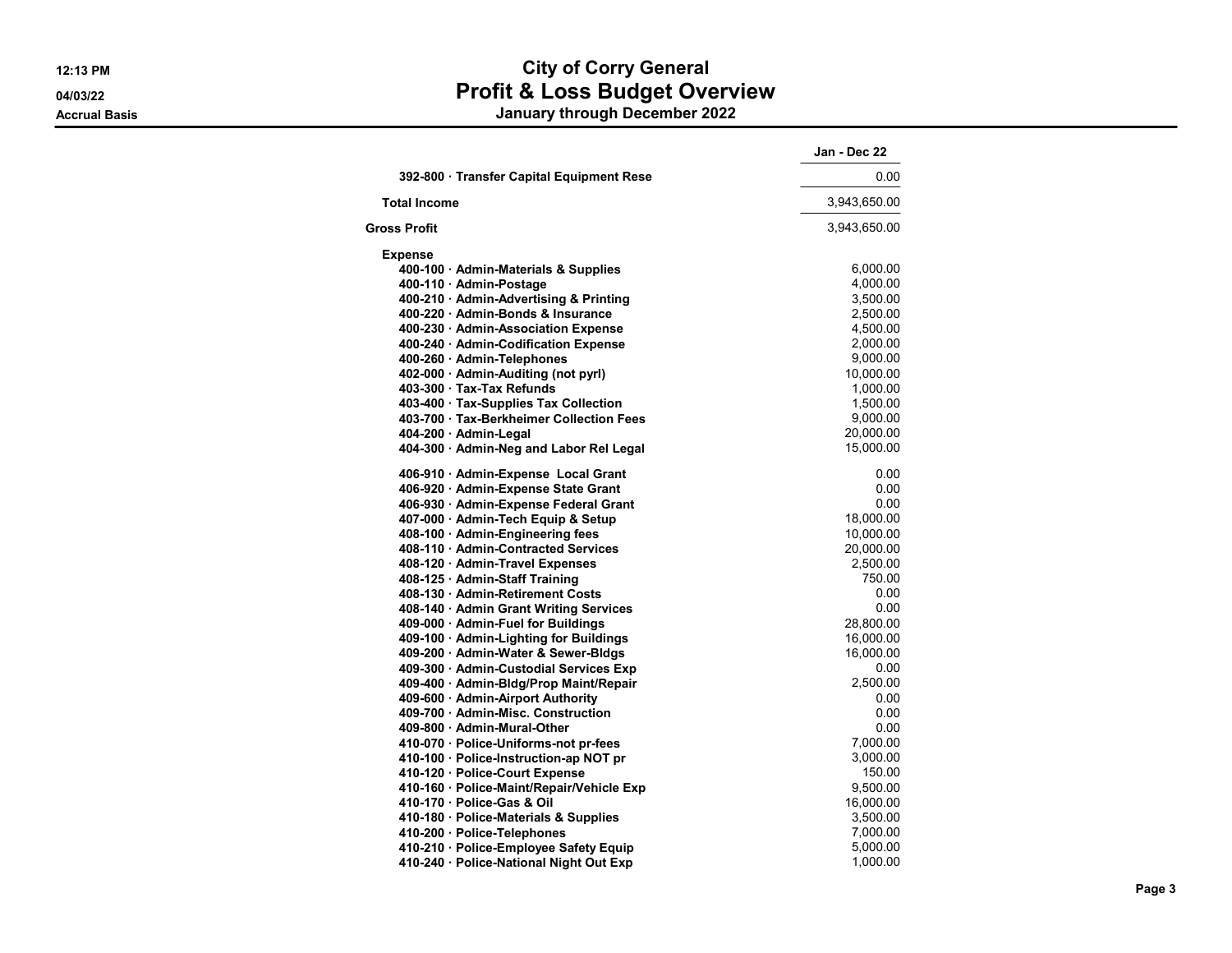# **12:13 PM City of Corry General 04/03/22 Profit & Loss Budget Overview**

**Accrual Basis January through December 2022**

|                                           | Jan - Dec 22 |
|-------------------------------------------|--------------|
| 410-260 · Police-Build/Prop Maint/Repair  | 2,500.00     |
| 410-270 · Police-Cap Imprv-Vehicle/equip  | 0.00         |
| 410-280 · Police Contracted Service       | 9,500.00     |
| 410-290 · Police-Admin-Retirement Costs   | 0.00         |
| 410-301 · Police DUI Speed Check Equip    | 0.00         |
| 410-305 · Police DUI Materials and Suppli | 600.00       |
| 410-910 · Police-Expense Local Grant      | 0.00         |
| 410-920 · Police-Expense State Grant      | 0.00         |
| 410-930 · Police-Expense Federal Grant    | 0.00         |
| 411-030 · Fire-Material & Supplies        | 8,000.00     |
| 411-040 · Fire-Uniforms                   | 4,100.00     |
| 411-060 Fire-Alarms                       | 0.00         |
| 411-070 · Fire-Telephones                 | 5,800.00     |
| 411-080 · Fire-Communications             | 4,500.00     |
| 411-090 Fire-Training                     | 3,500.00     |
| 411-095 · Fire Code Enforcement Training  | 1,000.00     |
| 411-100 · Fire-Relief Association Expense | 19,000.00    |
| 411-120 · Fire-Maintenance & Repair       | 14,300.00    |
| 411-130 Fire-Gas & Oil                    | 9,000.00     |
| 411-140 · Fire-Employee Safety Equipm/PPE | 8,000.00     |
| 411-150 · Fire Cont.-Corry Regional Fire  | 5,500.00     |
| 411-160 · Fire Community Outreach         | 500.00       |
| 411-170 · Fire-Build/Property Maint/Repai | 5,000.00     |
| 411-180 · Fire-Cap Imprv-Vehic/Equipment  | 0.00         |
| 411-190 · Fire-Contracted Services        | 9,200.00     |
| 411-195 · Fire-Contracted Billing Service | 0.00         |
| 411-200 Fire Admin-Retirements Costs      | 15,000.00    |
| 411-900 · FD Expense Insuranse (Fire)     | 0.00         |
| 411-905 · Fire-Expense Donation           | 0.00         |
| 411-910 · Fire-Expense Local Grant        | 0.00         |
| 411-920 · Fire-Expense State Grant        | 12,500.00    |
| 411-930 · Fire-Expense Federal Grant      | 2,500.00     |
| 414-200 · Zone-General Code Compliance    | 7,000.00     |
| 415-000 · Zone-Emergency Management       | 10,500.00    |
| 430-200 Hwy-Supplies                      | 8,500.00     |
| 430-236 · Hwy-Dirt Road Brine Program     | 3,000.00     |
| 430-300 · Hwy-Materials                   | 70,000.00    |
| 430-400 · Hwy-Gas & Oil                   | 35,000.00    |
| 432-100 · Hwy-Salt/Anti-Skid Material     | 5,000.00     |
| 432-246 · Hwy-Winter Brine                | 5,000.00     |
| 433-000 · Hwy-Street Signs/Markings       | 7,500.00     |
| 434-000 · Hwy-Street Lighting             | 168,000.00   |
| 434-500 · Hwy-Traffic Signals             | 12,500.00    |
| 435-000 · Hwy-Engineering-Sidewalks       | 5,000.00     |
| 436-010 · Hwy-Projects-Misc Const/Rep     | 0.00         |
| 437-000 · Hwy-Repair/Maint-Equip          | 65,000.00    |
| 437-100 · Hwy-Cap Improv Veh/Equip        | 0.00         |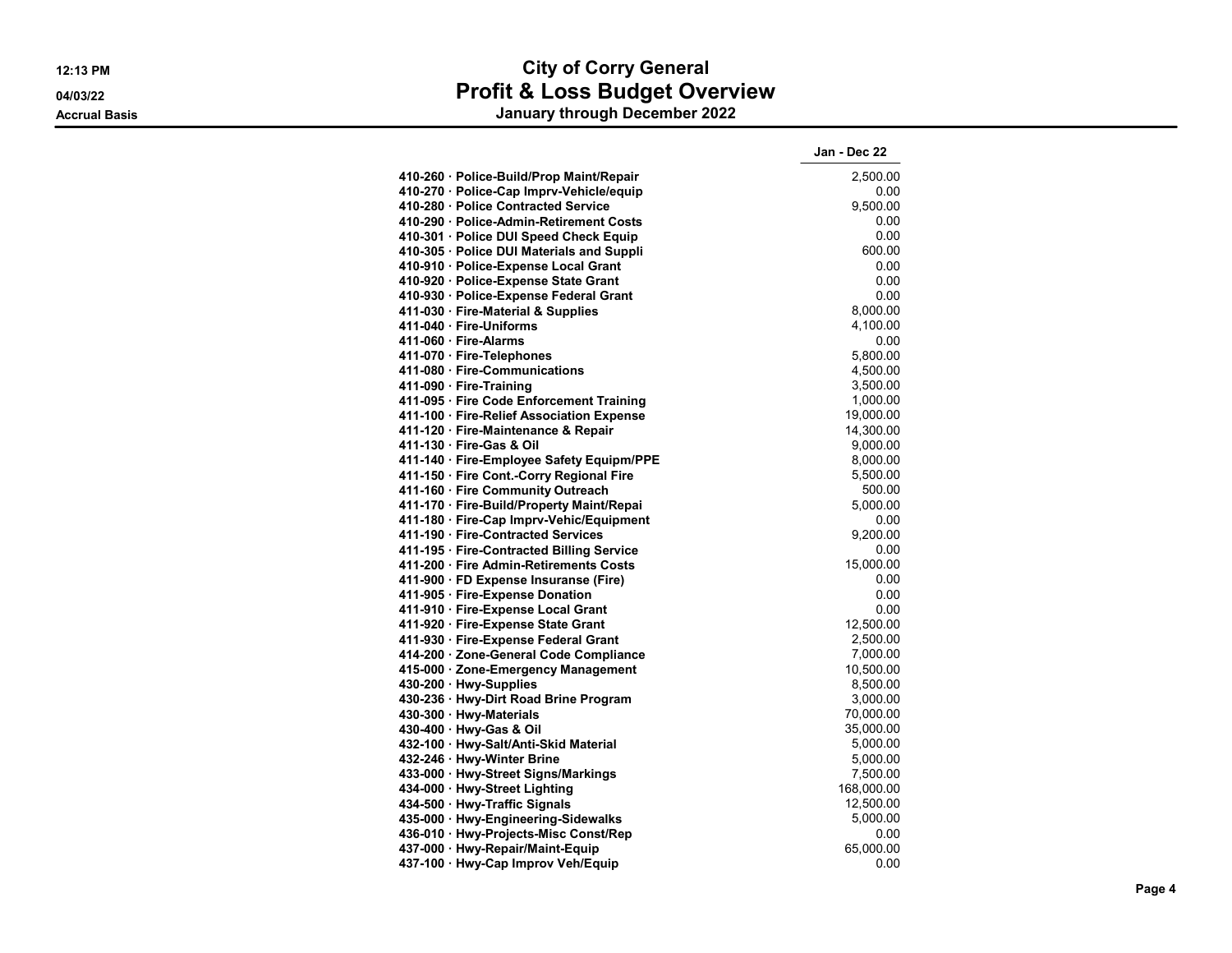**Jan - Dec 22 438-000 · Hwy-Streets-Resurfacing/Sealing** 0.00 **438-100 · Hwy-Streets-Pavement Overlay** 0.00 **439-000 · Hwy-Projects-Other-Recycling** 0.00 **439-010 · Hwy-Projects-Other Equipmen** 0.00 **439-030 · Hwy-Build/Prop Maint/Repair** 2,500.00 **439-040 · Hwy-Safety Equip and PPE** 5,000.00 **439-050 · Hwy-Contracted Services** 12,000.00 **439-055 · HWY - Billable Services** 0.00 **439-060 · Hwy-Admin Retiremtn Costs** 0.00 **439-313 · Hwy-Engineering Expense** 8,000.00 **439-910 · Hwy-Expense Local Grant** 0.00 **439-920 · Hwy-Expense State Grant** 0.00 **439-930 · Hwy-Expense Federal Grant 439-940 · Hwy-Exp County Grant** 0.00 **439-950 · HWY-Reimbursable Project Expens** 0.00 **440-000 · Airport Operations** 15,000.00 **450-000 · Rec-Community Art program** 0.00 **451-200 · Rec-Telephone 451-310 · Rec-Build/Proper Maint/Repair** 2,500.00 **451-315 · Rec-Build/Prop. Maint&Rep Sen.** 1,000.00 **451-320 · Rec-Contracted Services** 3,000.00 **451-400 · Rec-Materials & Supplies** 2,500.00 **451-450 · Rec-Equipment** 1,200.00 **451-500 · Rec-Utilities** 10,400.00 **451-550 · Rec-Utilities Electric** 5,000.00 **451-905 · Rec-Expense Donations** 0.00 **451-910 · Rec-Expense Local Grant** (1999) **1999 · Property CONSULATE:** 0.000 **451-920 · Rec-Expense State Grant** (1999) **451-920 · Rec-Expense State Grant** 0.00 **451-930 · Rec-Expense Federal Grant** 0.00 **454-000 · Parks-Mead Park-Other** 2,500.00 **454-100 · Parks-Summer Recreation-other** 0.00 **454-200 · Parks-Other Parks (not pyrl)** 1,500.00 **454-210 · Parks-Build/Proper Maint/Repair** 2,500.00 **454-220 · Parks-Contracted Services** 1,000.00 **454-300 · Parks-Summer Recreation** 4,800.00 **454-905 · Parks-Expense Donation** 0.00 **454-910 · Parks-Expense Local Grant** 0.00 **454-920 · Parks-Expense State Grant** 0.00 **454-930 · Parks-Expense Federal Grant** 0.00 **455-000 · Trees-Planting supplies** 0.00 **460-000 · Tree Committee Misc** 0.00 **465-000 · Tree Committee Maint** 0.00 **471-100 · Debt Services-Principal/Lease** 5,000.00 **471-200 · Debt Services-Principal/Interes** 1,000.00 **471-300 · Debt Principal Pmts-GarageRoof** 5,000.00 **471-350 · Debt Interest Pmts-GarageRoof** 500.00 **481-100 · Payroll-Unemployment Comp Tax** 9,200.00